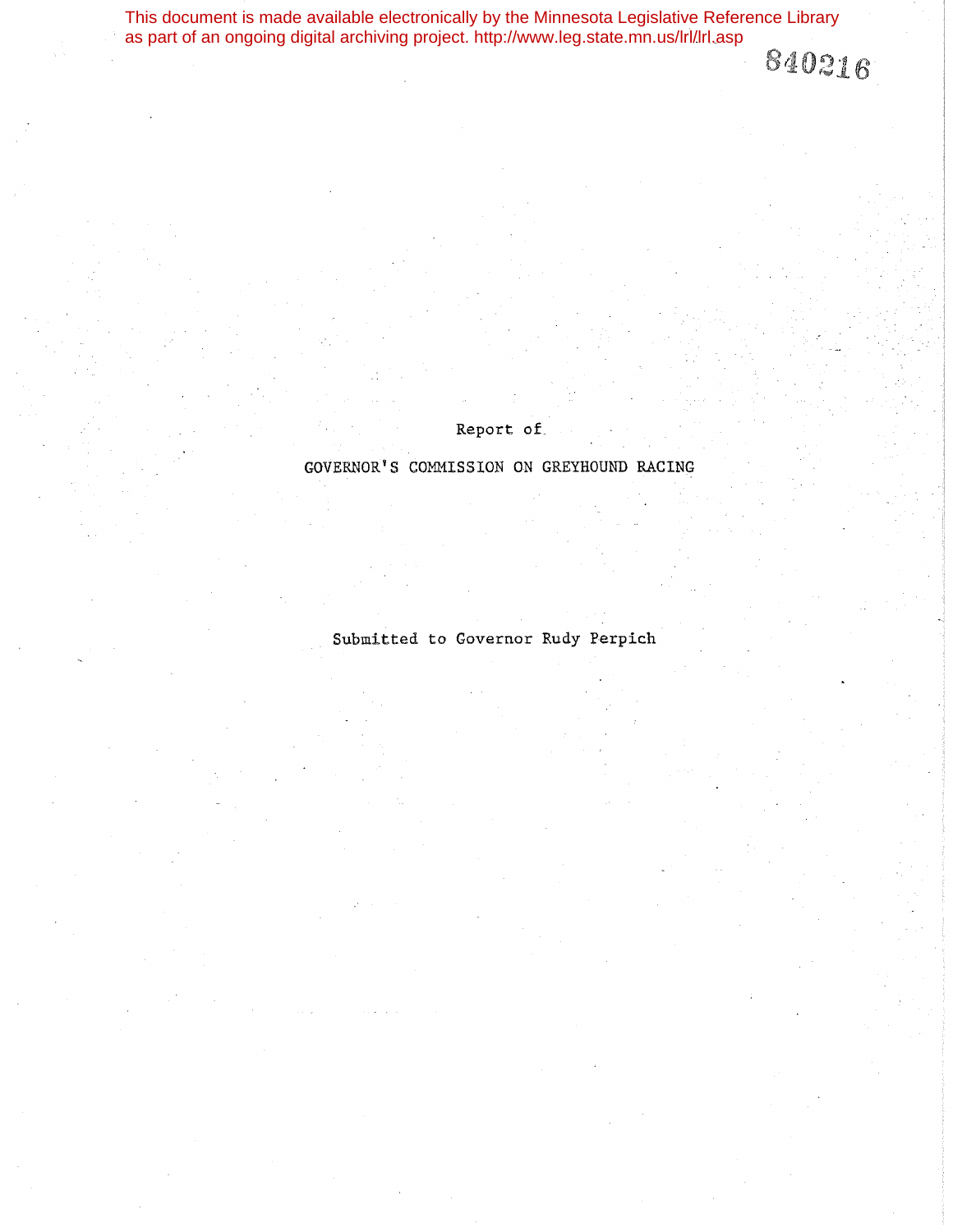#### GOVERNOR'S COMMISSION ON GREYHOUND RACING

December 30, 1983

Governor Rudy Perpich. State of Minnesota Office of the Governor St. Paul, Minnesota. 55155

Dear Sir:

 $\sim$  .

We respectfully submit the report of our commission, appointed by you to investigate the feasibility of greyhound racing in Minnesota.

We hope the information contained herein will be helpful to you, to the Legislature and to the citizens of Minnesota.

Sincerely,

 $B_{\alpha}$   $\psi$  m  $\eta$  am ral

Bob McNamara Chairman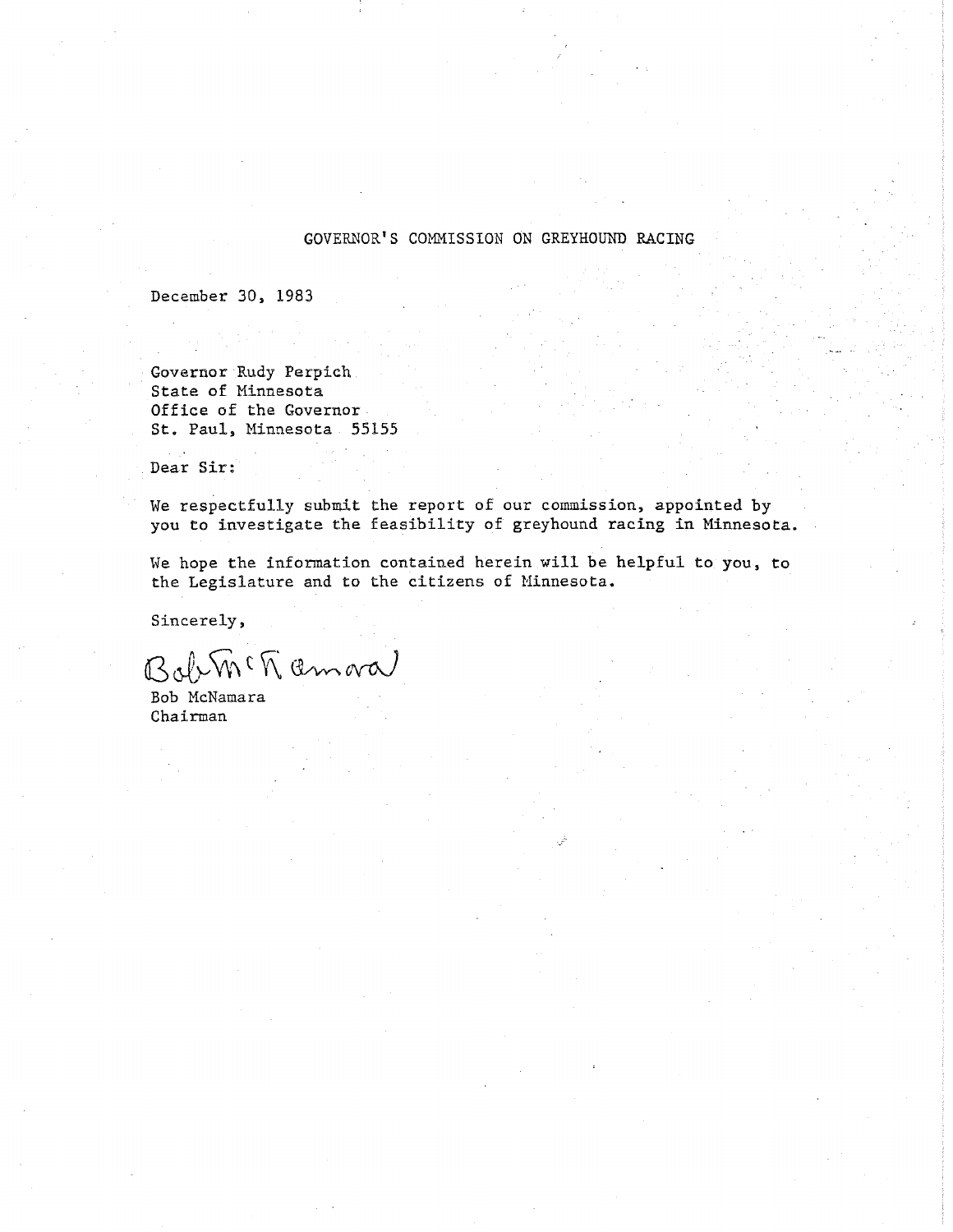#### PURPOSE OF THE COMMISSION

The Governor's Commission on Greyhound Racing was appointed on August 17, 1983., to provide a forum for public discussion about a possible greyhound racing industry in Minnesota ..

The commission is composed of a wide variety of citizens interested in the sport, including businesspersons, veterinarians, dog owners and trainers, and lay persons.

In appointing the commission, Governor Rudy Perpich asked that the group explore the feasibility of a constitutional amendment to allow pari-mutuel betting on greyhound racing. Underlying the governor's interest was the possibility of establishing a new industry in Minnesota.

Members of the commission-served as unpaid volunteers. Public meetings were held to afford opportunity for comment by anyone meetings were held to afford opportunity for comment by any<br>interested in the subject.  $\left\langle \frac{1}{2} \right\rangle$ 

The commission determined that a public policy discussion could best be served by collecting information in four areas. These facts and conclusions can be used to generate opinions on how the greyhound racing industry might pertain to the state of Minnesota.

Information in this report, accordingly, covers these three general areas:

- 1. The financial impact of the industry in states with active tracks.
- 2. Greyhound racing techniques, training techniques and the broad area of humane treatment of racing greyhounds.
- 3. Population dynamics as they relate to possible greyhound track sites.
- 4. Use of state revenues generated by racing.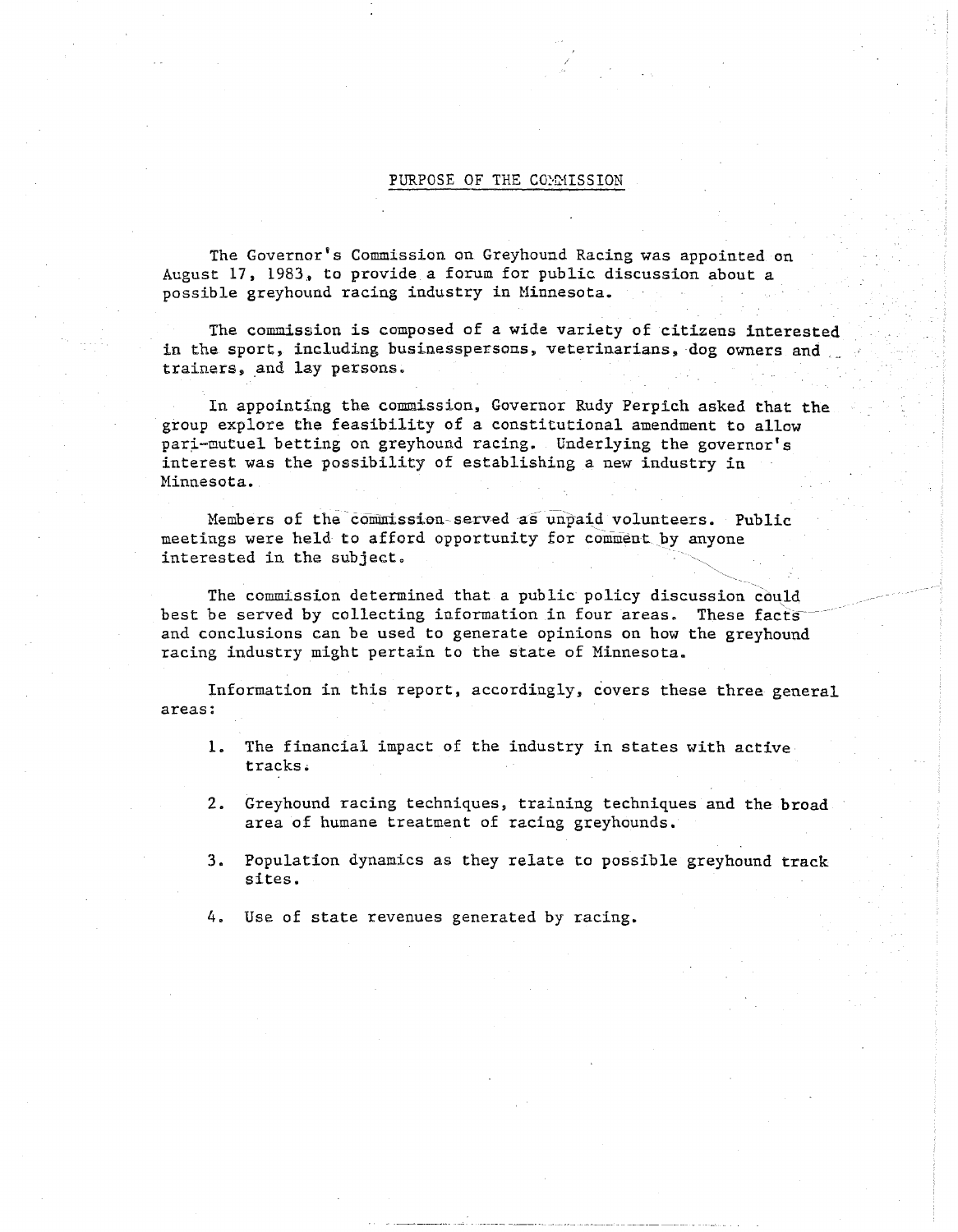#### FINANCIAL IMPACT

Based on information supplied by a greyhound track association and other sources, the commission obtained these estimates for the greyhound industry in the United States in 1982:

- a. Employed more than 100,000 people.
- b. Contributed more than  $$158,000,000$  to the tax funds of 14 states.
- c. Donated more than \$1,500,000 to charity.

The most direct information on operation of a greyhound track was obtained from South Dakota, which hosts the track nearest to Minnesota.

This track is known as Sodrac Park, and is located in North Sioux City, South Dakota. Sodrac employs about 160 persons during each racing season. Mr. Larry Eliason, Director of Racing at Sodrac, estimates that greyhound racing contributes from \$15 million to \$17.9 million to the South Dakota economy.

Mr. Eliason estimates that licensed dog and horse track workers in South Dakota spent \$11.9 million during 1982 on goods and services related to racing.

In 1982, Sodrac Park had a "handle" of \$25.4 million. (The term "handle" refers to the amount of money spent by track patrons at the  $b$ etting window.)

Sodrac Park generally holds races at night, but also schedules matinees, or afternoon performances, on Saturdays, Sundays and some holidays.

----· --------------. ·--- -- ----·-·-------~--------------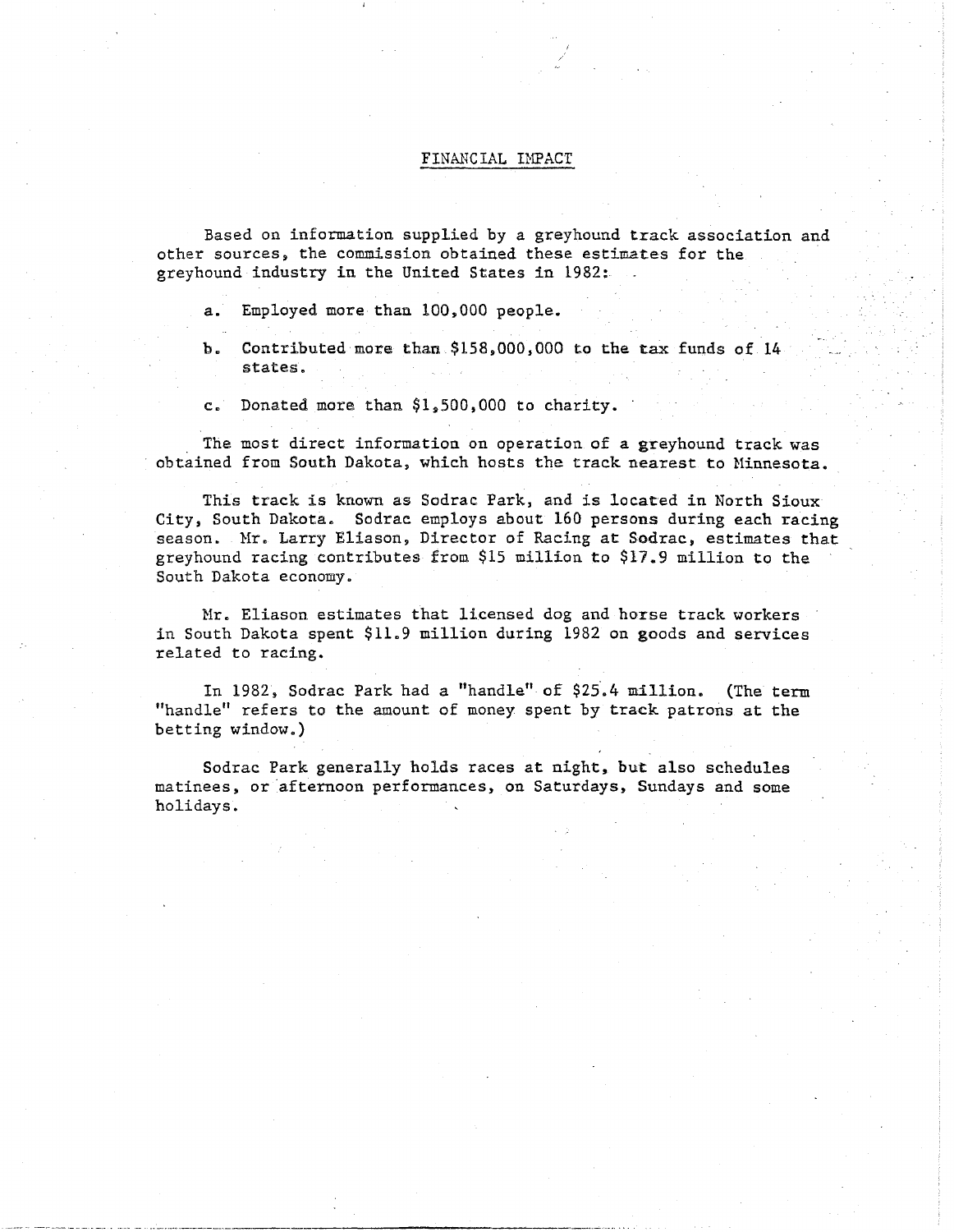#### SODRAC PARK 1982 TOTALS

| Racing<br>Days |    | Total |         | Revenue<br>Matinees Performances Attendance State & Schools | Pari-mutuel<br>Handle |
|----------------|----|-------|---------|-------------------------------------------------------------|-----------------------|
| 131            | 24 | 155   | 283,244 | \$2,146,406                                                 | \$25,487,836          |

Sodrac Park ended its 1983 season with an increas in its pari-mutuel handle of \$245,940, and increased attendance of 12,208, compared with 1982.

On September 4, 1983, during the Labor Day weekend, Sodrac Park handled \$243,928 with 4,392 persons in attendance. A two-day record was broken during the weekend with a Saturday-Sunday handle of \$1,130,972.

Thirteen states now permit greyhound racing and have active track operations.

The following summary of racing days, matinees, total performances, attendance, revenue and pari-mutuel handle was provided by the American Greyhound Track Operaters Association.\*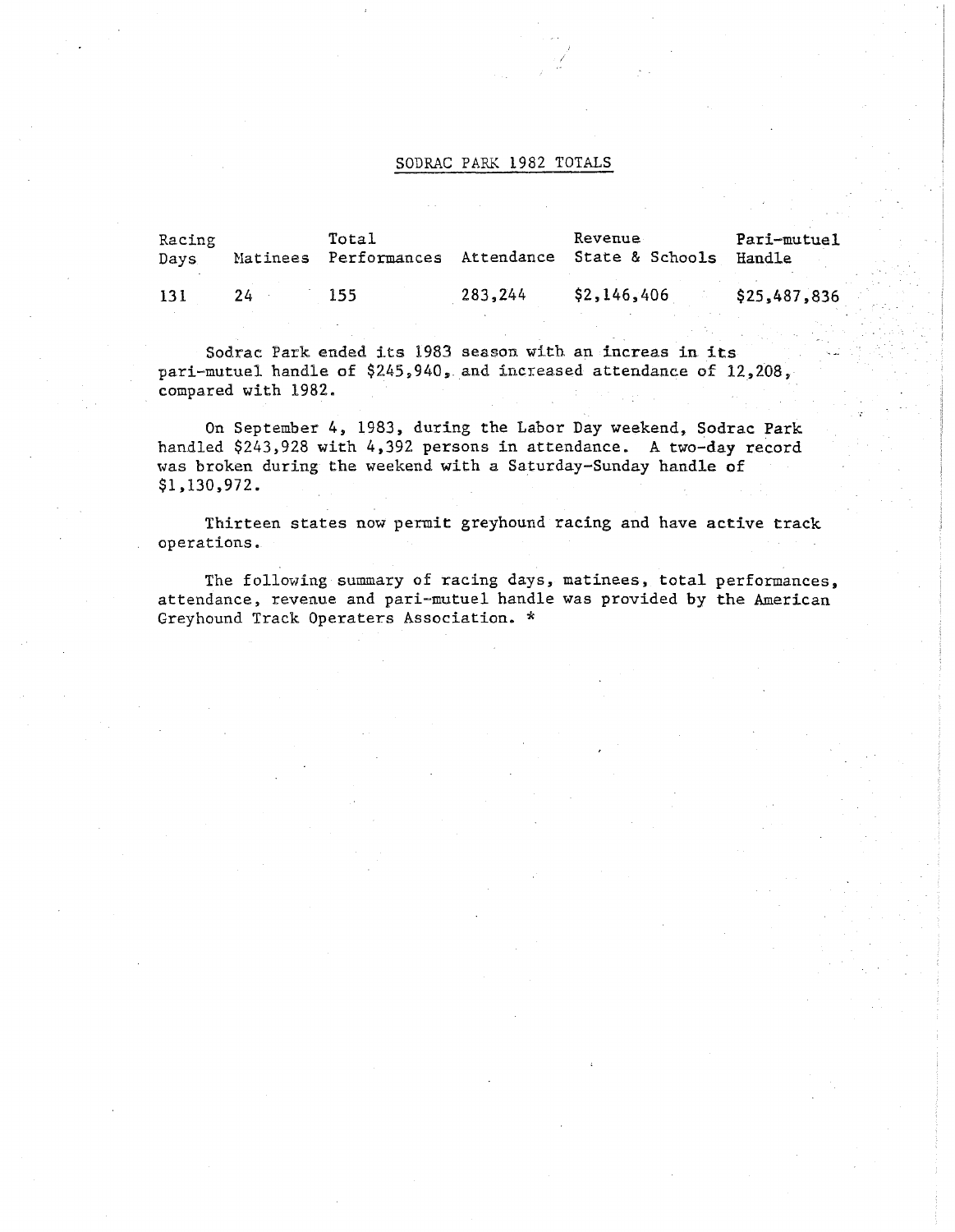(from NASRC Statistical Summary) \*\* Weblatten 

| State               | Days        | Racing                 | Number<br>of Races'                                   | Attendance               | Daily Average<br>Attendance                                                                                                                                                                                 | Pari-Mutuel.<br>Turnover        | Daily Average<br>Turnover (S)                                  |
|---------------------|-------------|------------------------|-------------------------------------------------------|--------------------------|-------------------------------------------------------------------------------------------------------------------------------------------------------------------------------------------------------------|---------------------------------|----------------------------------------------------------------|
| Arizona             |             | 572                    | 8,504                                                 | 1,192,528                | 2,085,                                                                                                                                                                                                      | 121,024,021                     | 211,580                                                        |
| Arkanoas            |             | 116                    | 1,702                                                 | 1, 119, 037              | 9,647                                                                                                                                                                                                       | 121,173,887                     | 1,044,602                                                      |
| Colorado            |             | 354                    | 5,672                                                 | 1,437,014                | 4,059                                                                                                                                                                                                       | 165,116,384                     | 466,430                                                        |
| Connecticut         |             | 451                    | 5,718                                                 | 912,977                  | 2,024                                                                                                                                                                                                       | 109,210,216                     | 242,151                                                        |
| Florida             |             | 1,872                  | 2,667                                                 | 8,867,509                | 4,737                                                                                                                                                                                                       | 880,621,829                     | 470,418                                                        |
| Massachusetts       |             | 770                    | 9,240                                                 | 2,376,532                | 3,086                                                                                                                                                                                                       | 247,430,127                     | 321,338                                                        |
| New Hampshire       |             | 651                    | 11,067                                                | 970,197                  | 1,490                                                                                                                                                                                                       | .82,301,083                     | 126,423                                                        |
| Oregon              |             | 95                     | 1,046                                                 | 611,745                  | 6,439                                                                                                                                                                                                       | 48,511,002                      | 510,642                                                        |
| <b>Rhode Island</b> |             | 297                    | 5,346                                                 | 1,190,828                | 4,010                                                                                                                                                                                                       | 110,519,418                     | 372,119                                                        |
| South Dakota        |             | 290                    | 3,579                                                 | 411,602                  | 1,419                                                                                                                                                                                                       | 33,262,119                      | 114,697                                                        |
| Vermont             |             | 161                    | 2,034                                                 | 103, 239                 | 1,138                                                                                                                                                                                                       | .12,500,436                     | 77,642                                                         |
| West Virginia       |             | 305                    | 5,431                                                 | 916,706                  | 3,006                                                                                                                                                                                                       | 103,578,412                     | 339,601                                                        |
| Green County, Ala.  |             | 283                    | 3,962                                                 | 535,669                  | 1,893                                                                                                                                                                                                       | 68,992,477                      | 243,790                                                        |
| Mobile County, Ala. |             | 282                    | 4,667                                                 | 649,055                  | 2,302                                                                                                                                                                                                       | 74,720,585                      | 264,967                                                        |
| Totals              |             | 6,499                  | 70,635                                                | 21,374,638               | 3,289                                                                                                                                                                                                       | 2,178,961,996                   | 335, 277                                                       |
| State               | Total       | <i>XIncrease Track</i> |                                                       |                          | REVENUE TO GOVERNMENT AND STAKES AND PURSE DISTRIBUTION<br> Occupational Pari-Mutuel Breakage Admission Misc.  Total Money<br>Revenue (8) Decrease   Licenses (8)   Licenses (8)   Taxes (8)<br>$\vert$ (8) | $\frac{1}{2}$ (S) $\frac{1}{3}$ | Distributed (S)                                                |
| Arizona             | 6,928,433   | $+25%$                 |                                                       | 12,399                   | 6,916,034                                                                                                                                                                                                   |                                 | 3,455,546                                                      |
| Arkanoas            | 7,955,079   | $-37%$                 | 34,800                                                | 10,556                   | 7,270,433                                                                                                                                                                                                   | 465,723<br>54,209               | 119,358<br>2,621,055                                           |
| Colorado            | 7,922,062   | -1%                    |                                                       | 11,235.                  | 7,909,672                                                                                                                                                                                                   |                                 | 1,155<br>4,946,559.                                            |
| Connecticut         | 9,334,974   | $+6\%$                 | $20^{\circ}$                                          | 13,996                   | 8,880,289                                                                                                                                                                                                   | 152,594<br>101,158              | 186, 917<br>2,627,086                                          |
| Florida             | 69,443,423  | $+3\%$                 | 2,576,720                                             | 207, 927                 |                                                                                                                                                                                                             |                                 | $61,860,130$ $2,472,996$ $1,032,728$ $1,292,922$ $24,894,531$  |
| Massachusetts       | 20,952,766  | $+29X$                 | 268,921                                               | 9,935.                   | 19,732,186                                                                                                                                                                                                  | 448,907                         | 492,817<br>8,660,054                                           |
| New Hampshire       | 7,338,720   | $-12\%$                | 200,350                                               | 22,045                   | 6,763,119                                                                                                                                                                                                   | 181,303                         | 3,140,791<br>171,903                                           |
| Oregon              | 3,773,412   | +9%                    | 8,550                                                 | 8,175.                   | : 3,634,734                                                                                                                                                                                                 | $\mathbf{m}$<br>$-1.11 - 1.0$   | 121,953<br>1,435,069                                           |
| Rhode Island        | 7,505,383   | +2%                    |                                                       |                          | 7,172,165                                                                                                                                                                                                   | 204,342                         | 128,876<br>3,594,068                                           |
| South Dakota        | 2,564,992   | -1%                    | 0,092                                                 | 9,011                    | :2,476,231                                                                                                                                                                                                  | 69,738                          | 3,920/27,260,224                                               |
| Vermont             | 056,460     | $-23x$                 | 550                                                   | 5,209<br><b>ALCOHOL:</b> | $\frac{1}{2}$ 829,173                                                                                                                                                                                       |                                 | 381,992<br>21,528                                              |
| West Virginia       | .6,634,367  | $+12%$                 | 45,730                                                | 14,048                   | .6,422,157                                                                                                                                                                                                  |                                 | $152,412$ $2,930,552$                                          |
| Green County, Ala.  | 2,930,627   | +10%                   | 1,000                                                 | 8,116                    | 12,775,975                                                                                                                                                                                                  | 82,551<br>m                     | 62,985<br>1,864,297                                            |
| Mobile County, Ala. | 6,222,089   | +5%                    | 100                                                   | 5,608                    | 5,977,647                                                                                                                                                                                                   | 138,617<br>62,626               | 37,491<br>2,030,228                                            |
| Totals              | 160,362,787 | +6%                    | 3,144,853                                             | 338,260                  |                                                                                                                                                                                                             |                                 | 148, 619, 945 4, 134, 220 1, 333, 272 2, 792, 237 89, 842, 052 |
| .Satelite           |             |                        | xx Notional Addoctation of State Dacing Commissioners |                          |                                                                                                                                                                                                             | Contract of the Contract of     | $\mathcal{F}(\mathcal{F})$ , $\mathcal{F}(\mathcal{F})$        |

National Association of Sta-<br>P.O. Box 4216<br>Lexington, Kentucky 40504: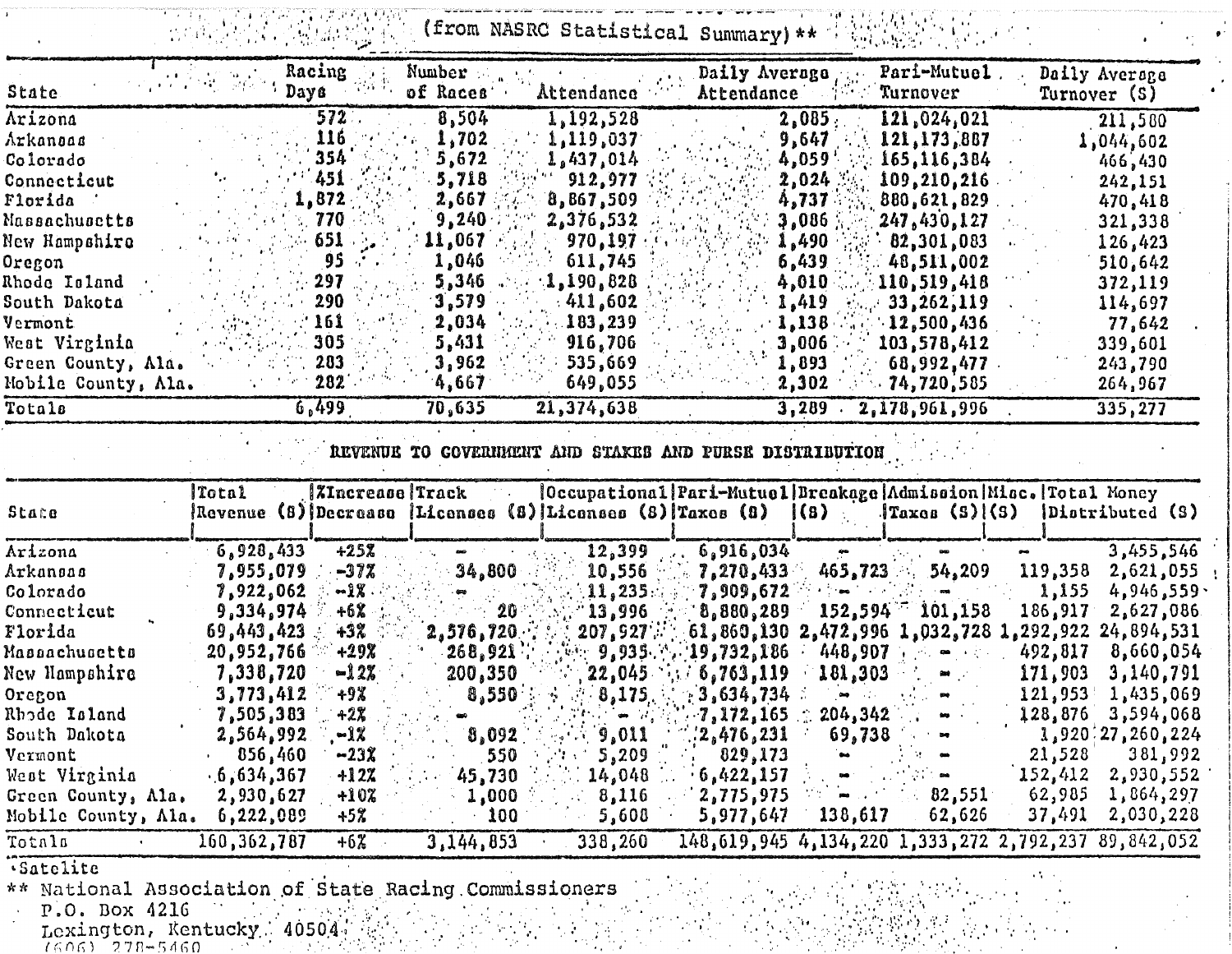The figures used below are from the summary of state pari-mutuel tax

structures provided by the American Greyhound Track Operators Association.

### 1982 RECAPITULATION

| <b>STATE</b>           | <b>DAYS</b> | hats  | TOTAL<br>PE2F. | <b>ATTESDANCE</b> | REVENUE TO<br><b>STATE/COUNTY</b> | P/H HANDLE                    |
|------------------------|-------------|-------|----------------|-------------------|-----------------------------------|-------------------------------|
|                        |             |       |                |                   |                                   |                               |
| <u>ALARAMA</u>         | 567         | 258   | 825            | 1,184,724         | 9,083,814.70                      | 143,713,062                   |
| <u>ARIZONA</u>         | 603.        | 164   | 767            | 1,166,261         | 6,980,442.17                      | 121,830,945                   |
| arkansas               | 116         | 31    | 147            | 1,119,037         | 7,525,543.82                      | 121, 173, 887                 |
| COLORADO               | 354         | 94    | 448            | 1,437,014         | 7,328,886.81                      | 165,116,384                   |
| CONNECTICUT            | 233         | 218   | 451            | 911,197           | 9,032,923.41                      | 109,210,216                   |
| FLORIDA                | 1,875       | 802   | 2,677          | 9,064,231         | 69,390,193.99                     | 900,413,881                   |
| <u>MASSACHUSETTS .</u> | 475         | 295   | 770            | 2,329,971         | 21,174,851.00                     | 247,430,127                   |
| NEW HAMPSHIRE          | 488         | 283   | 771            | 970,104           | 6,911,010.68                      | 82,292,011                    |
| OREGON                 | 95.         | տ0⊸   | 95             | 613,078           | 3,634,733.99                      | 48,511,002                    |
| RHODE ISLAND           | 249.        | 195   | 444            | 1,190,828         | 7,376,506.91                      | 119,519,418                   |
| SOUTH DAKOTA           | 265         | 25    | 290            | 411,602           | 2,705,272.56                      | 33,262,119                    |
| VERMONT                | 114         | 47    | 161            | 183,239           | 829, 172.67                       | 12,500,436                    |
| WEST VIRGINIA          | 304.        | 150   | 454            | 916,702           | 6,467,607.08                      | 103,578,410                   |
| NATIONAL               | 5.738       | 2.562 | 8,300          | 21.497.988        |                                   | $$158.440.959.79 \cdot $2.29$ |

TOTALS

\* American Greyhound Track Operators Association 1065 N.E. 125th Street Suite 219 North Miami, Florida 33161  $(305)$  893-2103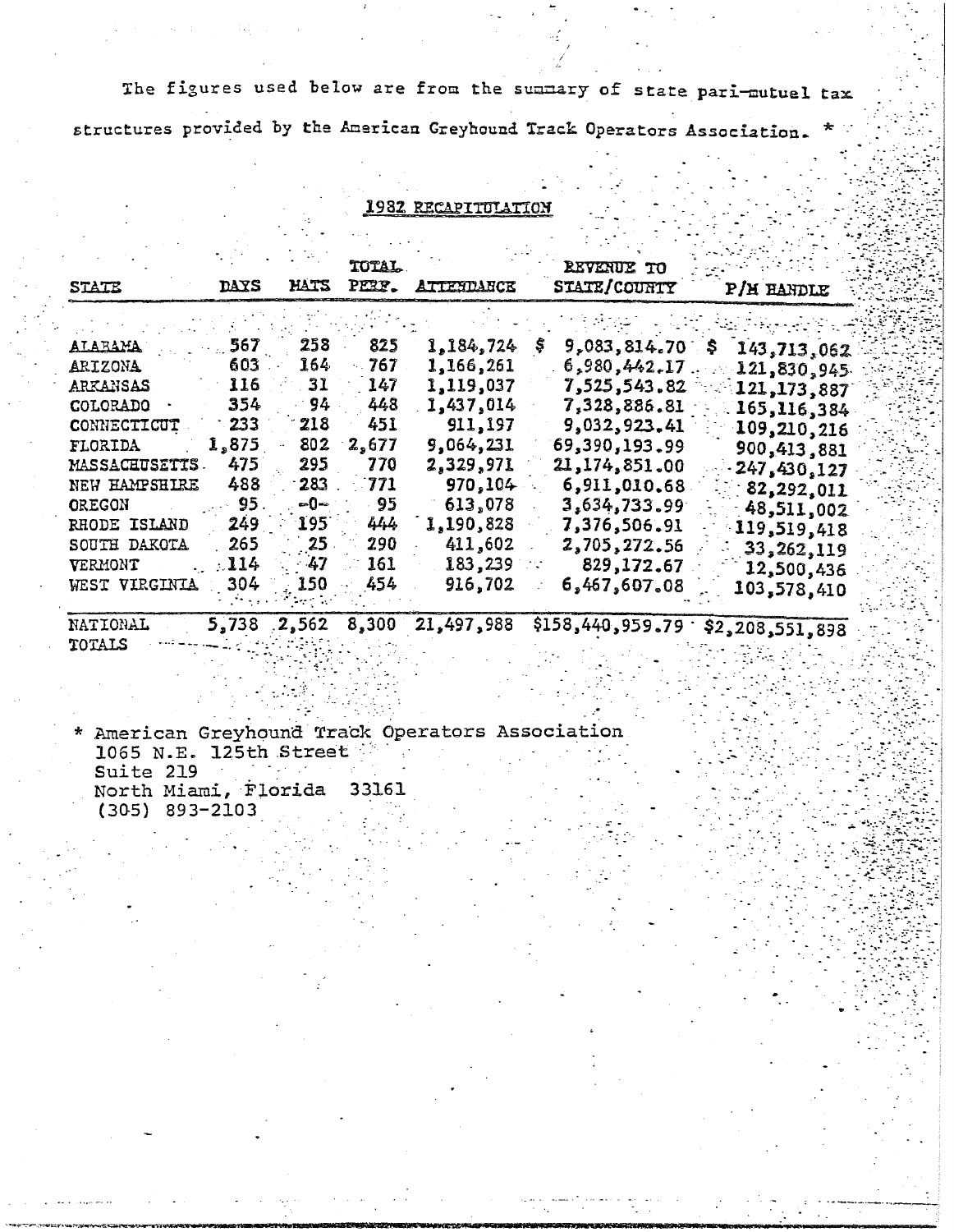## COMPARATIVE DATA

|                                                 | DAYS           | MATS           | TOTAL<br>PERP. | ATTENDANCE                     | REVENUE TO<br>STATE/COUNTY             | $P/H$ HANDLE                     |
|-------------------------------------------------|----------------|----------------|----------------|--------------------------------|----------------------------------------|----------------------------------|
| 1981<br>1982                                    | 5,933<br>5,738 | 2,511<br>2,562 | 8,300          | 8,444 21,507,617<br>21,497,988 | \$156, 094, 135, 45<br>158,440,959.79  | \$2,190,129,923<br>2,208,551,898 |
| AMOUNT<br>INCREASE/<br>DECREASE                 | - 195          |                | $51 - 144$     |                                | $-9,629$ \$ 2,346,824.34 \$ 18,421,975 |                                  |
| PERCENTAGE<br>INCREASE/<br><b>DECREASE</b>      | $-3.32$        | .2%            | 1.72           | $-$ .04%                       | 1.52                                   | $-842$                           |
|                                                 |                |                |                |                                | <u> 1981 </u>                          | 1982                             |
| AVERAGE ATTENDANCE PER PERFORMANCE              |                |                |                |                                | 2,547                                  | 2,590                            |
| AVERAGE REVENUE TO STATE/COUNTY PER PERFORMANCE |                |                |                |                                | \$18,486                               | \$19,089                         |
| AVERAGE P/M HANDLE PER PERFORMANCE              |                |                |                |                                | \$259,371                              | \$266,090                        |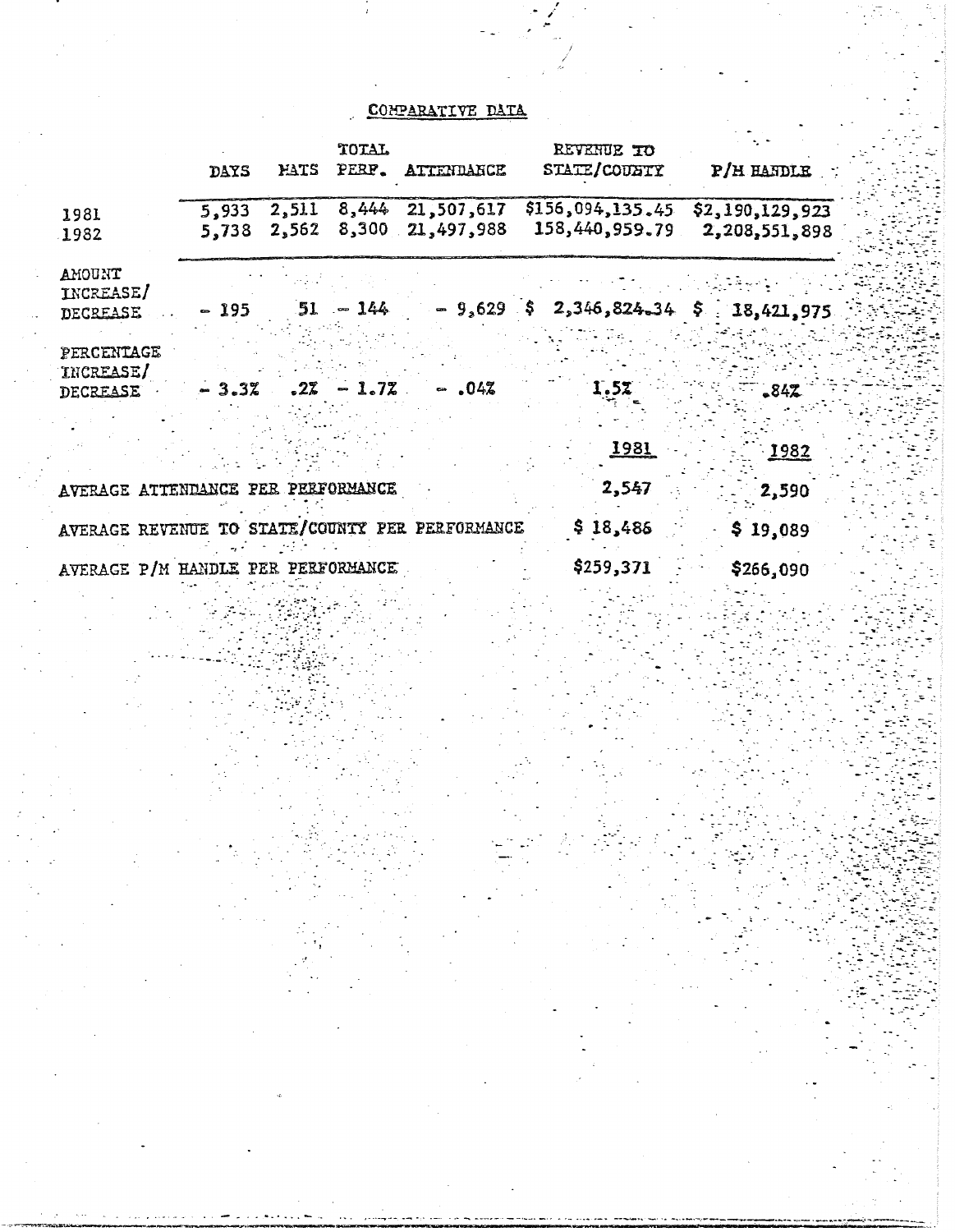#### RACING AND TRAINING TECHNIQUES

 $\cdot$  / ,,\_

Greyhounds generally begin schooling for the track at about 11 months. Actual track competition does not begin hefore 18 months. Greyhounds may be raced until they are from five to seven years of age.

Two concerns raised before the commission were the use of live animals in training, and the care of greyhounds retired from track competition.

The commission makes the following recommendations:

- a. No greyhound dog should be trained on a live animal in the state of Minnesota. At the beginning of each racing season the owner or handler of a dog presented to a track must verify in writing that training complied with this requirement. Suitable enforcement and penalties should be adopted, including loss of track privileges for one season for any kennel or trainer failing to comply.
- b. A percentage of the handle at each track should be dedicated to the placement and care of dogs retired from racing., Some possibilities include placement as pets in private homes, placement as pets in nursing homes, rehabilitation centers and detention centers for juvenile offenders." The commission recommends that the Minnesota Humane Society be given supervision of the placement program and be given the funds dedicated to this purpose.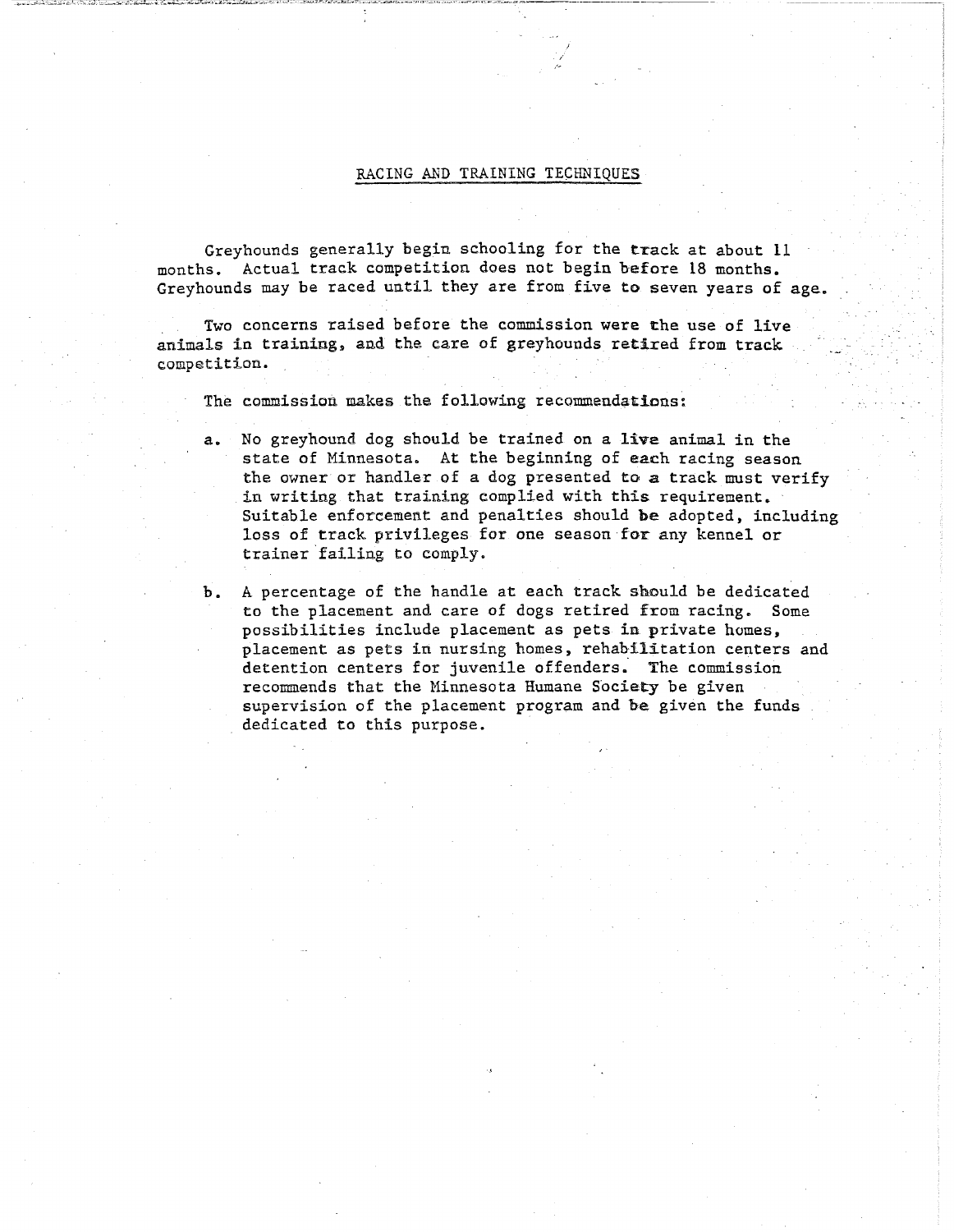#### POPULATION DYNAMICS

/

The commission concluded that, given competition from other sports attractions, including horse racing, greyhound racing might best prosper if located outside the seven-county Twin Cities region.

Using national statistics., it.appears that about .005 of the given population in an area would equal the average greyhound racing attendance.

Using a 50-mile radius, this would provide a base attendance· estimate as follows for three possible racing sites in Minnesota.

1. Duluth area -- approximately 150,000

2. Moorhead area -- approximately 85,000

3. Mankato area -- approximately 200,000

These three areas are cited only as possibilities for track locations. The population figures do no reflect tourist business, or potential attendees from neighboring states and Canada.

The commission concludes that any of these three sites, or all of them, would benefit the state of Minnesota, along with the county and city where located.

Sodrac Park is situated in a relatively small community of North Sioux City, South Dakota. It draws patronage from neighboring Sioux City, Iowa, population 85,000, plus clientele from Sioux Falls, South Dakota, 95 miles away (population 76,000), and from Omaha-Council Bluffs, 100 miles away (population 370,000).

Benefits to the state of South Dakota have been cited previously in this report.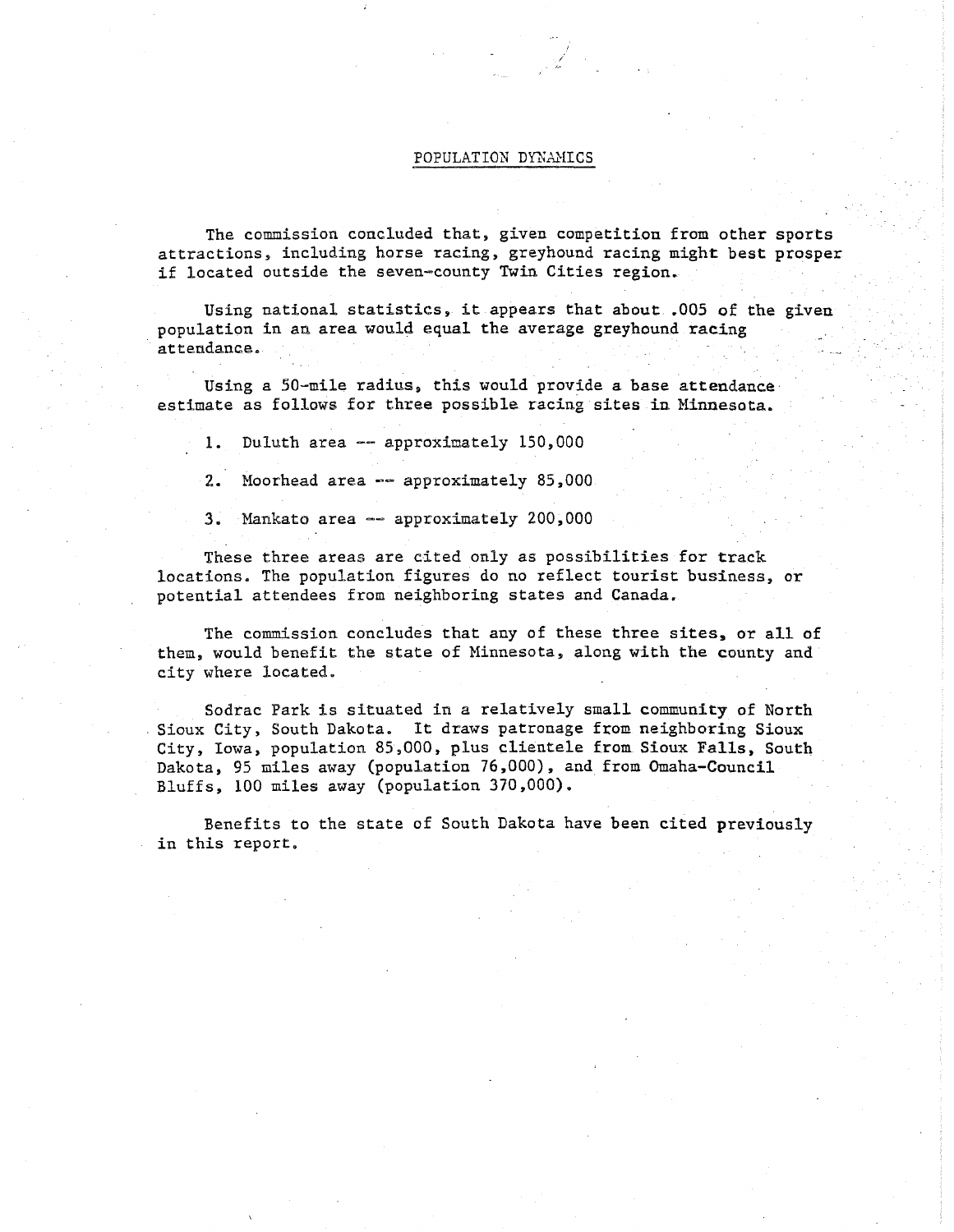#### USE OF STATE REVENUES

*I I 1~* 

In any program involving legalized gambling, questions arise as to the use of monies accruing to the state. Generally, it can be argued that there is stronger public support and better accountability when these revenues are dedicated for a particular public purpose.

The commission recommends that the state portion of revenue from. greyhound racing be dedicated for these purposes: .

. a.. Wildlife habitat and management.

b. Sport fishing management and fish propagation.

. In each case, the money could be used by the Department of Natural Resources in programs for the long=range benefit of game and fish programs in Minnesota. Such uses will benefit the tourism industry, as well as the quality of life for residents of Minnesota.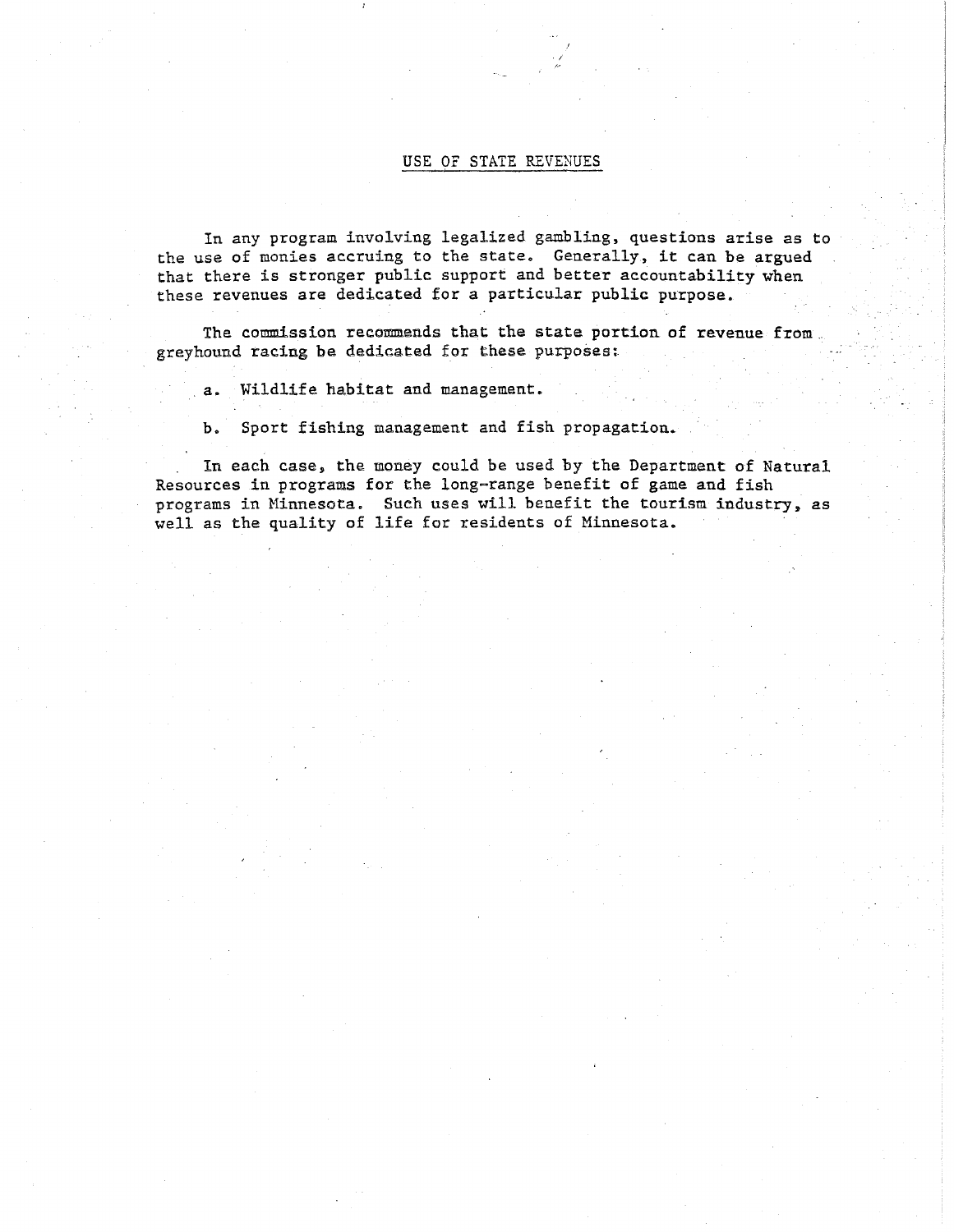## CONCLUSION

*/*  ./ *1~* 

It is fair to assume that a track in a suitable location in Minnesota would equal or surpass the attendance and betting totals of Sodrac Park.

It is the commission's view that a well-run, well-advertised track would draw patronage from the Twin Cities metropolitan area as well, and thus possibly exceed the success of Sodrac Park.

**...,.,..~------Ullillllll \_\_\_\_\_\_\_\_\_\_\_\_\_\_\_\_\_\_\_\_\_\_ .. \_\_\_\_\_\_\_\_\_ \_\_,,....,.\_ \_\_** ~